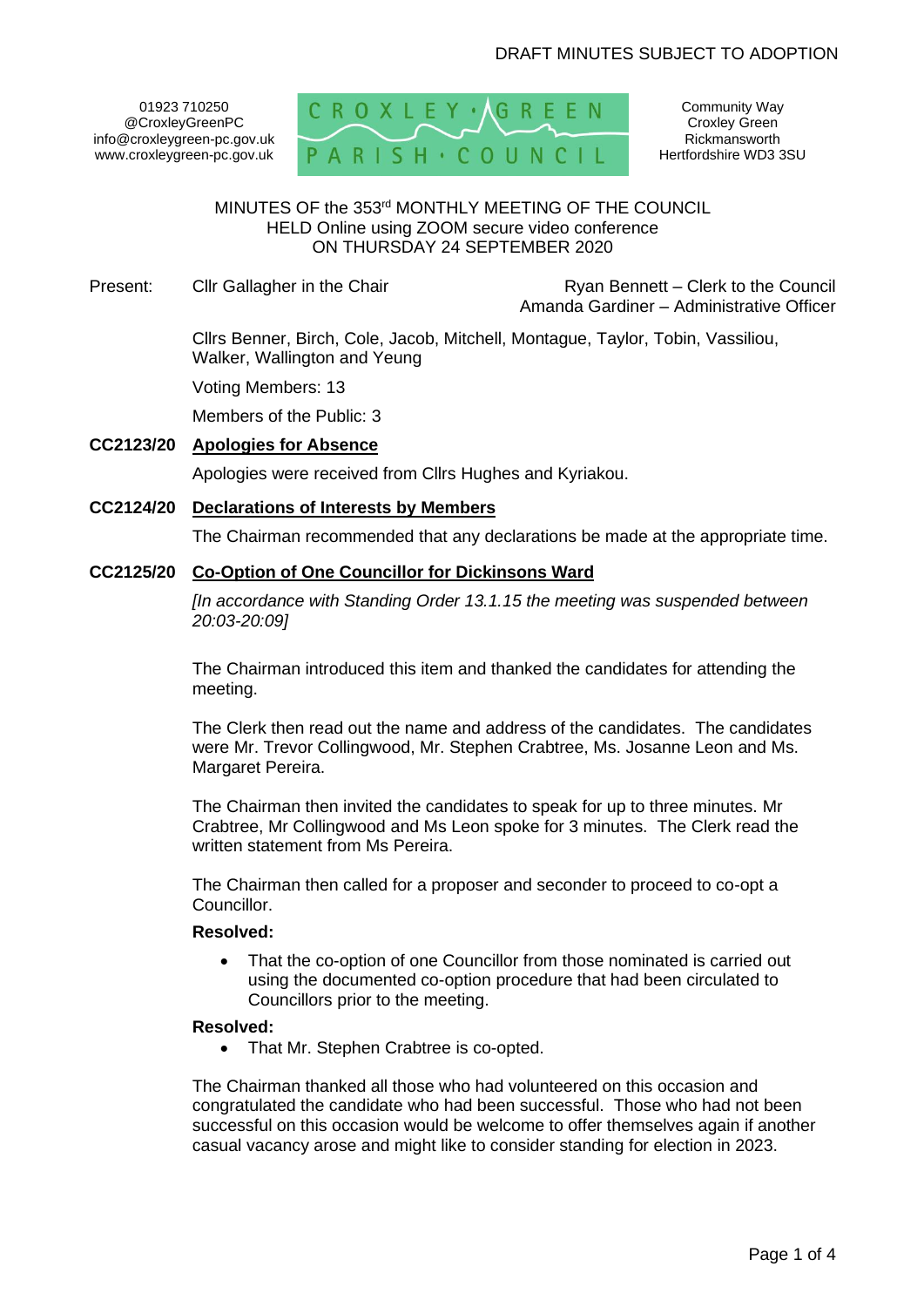# **CC2126/20 Parish Matters**

No matters were brought to the attention of Councillors.

**CC2127/20 Representations from the Public**

No representations were made.

# **CC2128/20 Minutes**

The Minutes up for review were the Minutes of the 352<sup>nd</sup> Monthly Meeting of the Council held on 30 July 2020.

# **Resolved:**

• That the Minutes of the 352<sup>nd</sup> Monthly Meeting of the Council held on 30 July 2020 be approved and signed by the Chairman.

# **CC2129/20 Matters Arising**

Cllr Cole informed Members that he had seen Croxley Green PCSOs in the village and had been introduced to our new PCSO Shane Watts.

The Chairman informed Members that he is proposing to write to the Chief Inspector Hertfordshire Police to request that the SLA more accurately reflects the PCSOs actual duties.

## **CC2130/20 Committee Reports**

CC2130.1/20 Planning and Development Committee held on Thursday 5 and Tuesday 17 March, Thursday 7 and Tuesday 19 May, Thursday 4 and Tuesday 16 June, Thursday 2 and Tuesday 14 July, Thursday 6 and Tuesday 18 August 2020

## **Resolved:**

- That the Minutes of the Planning and Development Committee meeting held on Thursday 5 and Tuesday 17 March, Thursday 7 and Tuesday 19 May, Thursday 4 and Tuesday 16 June, Thursday 2 and Tuesday 14 July, Thursday 6 and Tuesday 18 August 2020 be adopted as a report of the meeting.
- CC2130.2/20 Any matters arising

There were no matters arising.

CC2130.3/20 Leisure, Events & Environment Committee held on Tuesday 3 March, Tuesday 5 May and Tuesday 7 July 2020

## **Resolved:**

- That the Minutes of the Leisure, Events & Environment Committee meeting held on Tuesday 3 March, Tuesday 5 May and Tuesday 7 July 2020 be adopted as a report of the meeting.
- CC2130.4/20 Any matters arising

There were no matters arising.

- CC2130.5/20 Finance and Administration Committee held on Thursday 27 February, Thursday 30 April and Thursday 25 June 2020 **Resolved:**
	- That the Minutes of the Finance & Administration Committee of Thursday 27 February, Thursday 30 April and Thursday 25 June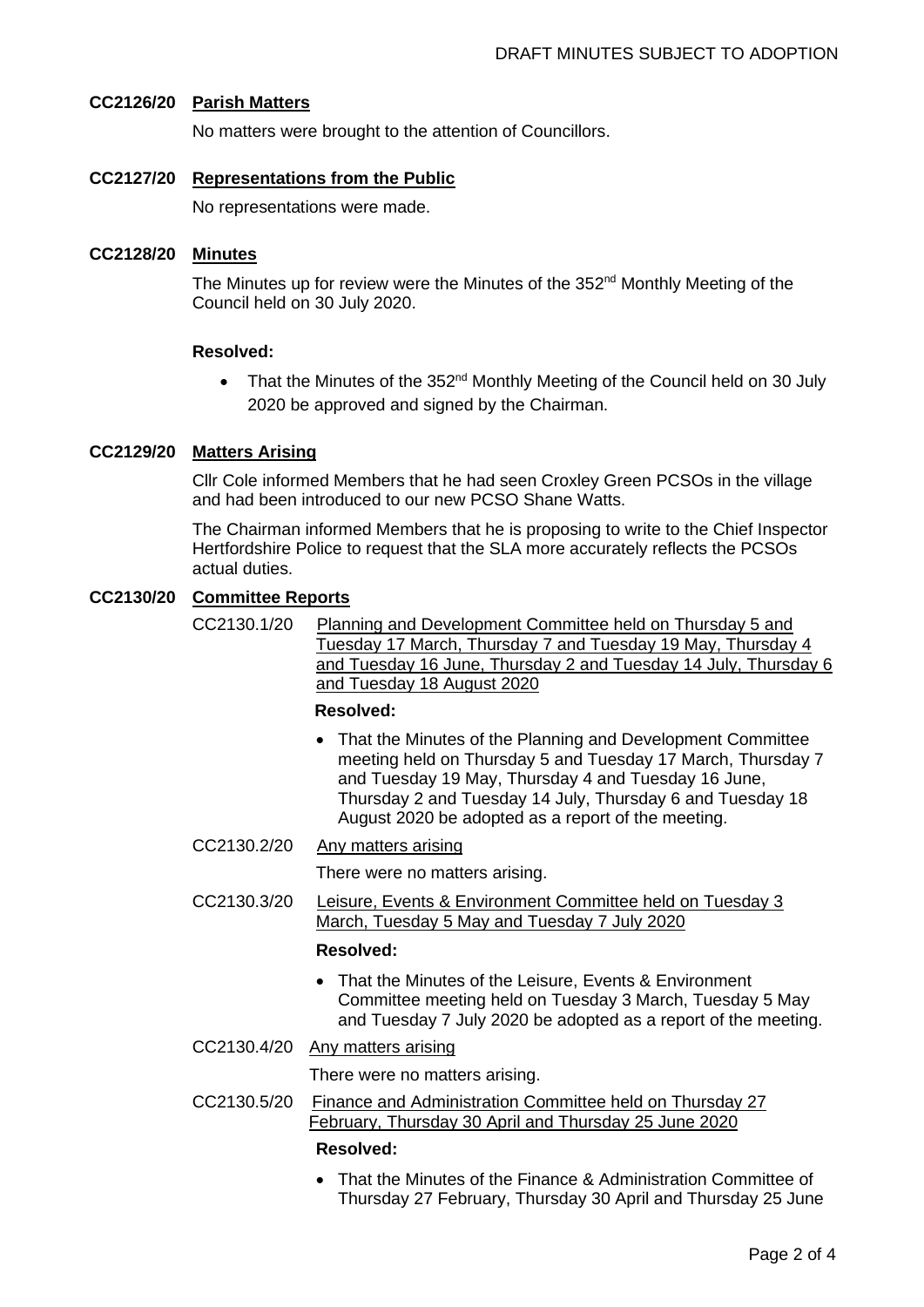#### 2020 be adopted as a report of the meeting.

#### CC2130.6/20 Any matters arising

There were no matters arising.

## **CC2131/20 Clerk's Report**

The Clerk provided a summary of activities undertaken by the Parish Council office and Parish Rangers. See report on Parish Council website.

# **CC2132/20 Standing Orders**

The Clerk introduced the topic of Standing Orders and informed Members that 2 items will be corrected. Cllr Benner informed Members that she had written to NALC 3 times to request gender neutral language, but no response has been received.

## **Resolved:**

• That Standing Orders as supplied with the Agenda be updated with the following amendments:-

## Meetings Generally

"5.10. A person shall raise their hand when requesting to speak and stand when speaking." Replace "and stand" by "and may stand".

## Rules of Debate

14.19. Before an original or substantive motion is put to the vote, the chairman of the meeting shall be satisfied that the motion has been sufficiently debated that the mover of the motion under debate has exercised or waived his right of reply. Replace "his" by "their"

• That the updated Standing Orders be adopted by Council.

# **CC2133/20 Parish Council Meeting Arrangements**

The Chairman introduced the topic of Parish Council meeting arrangements and members discussed rule of 6 and preference not to mix in person and zoom attendance of meetings. Parish Council will continue to meet remotely until further notice.

## **CC2134/20 Website Content Accessibility Guidelines**

The Clerk introduced the topic of Website Content Accessibility Guidelines and the steps that organisations need to take to be compliant. Croxley Green Parish Council does not meet the requirements to be exempt from the regulations.

Due to the high cost of making the current website accessible, Councillors agreed that a better use of the councils funding would be to build a new website from scratch, with accessibility requirements built in.

# **Resolved:**

- That a disclaimer is added to the Parish Council website to inform users that the current site does not meet the new Website Content Accessibility Guidelines.
- That the Clerk investigates building a new compliant website by September 2021 and updates Council at the F&A Committee Meeting on 29 October 2020.